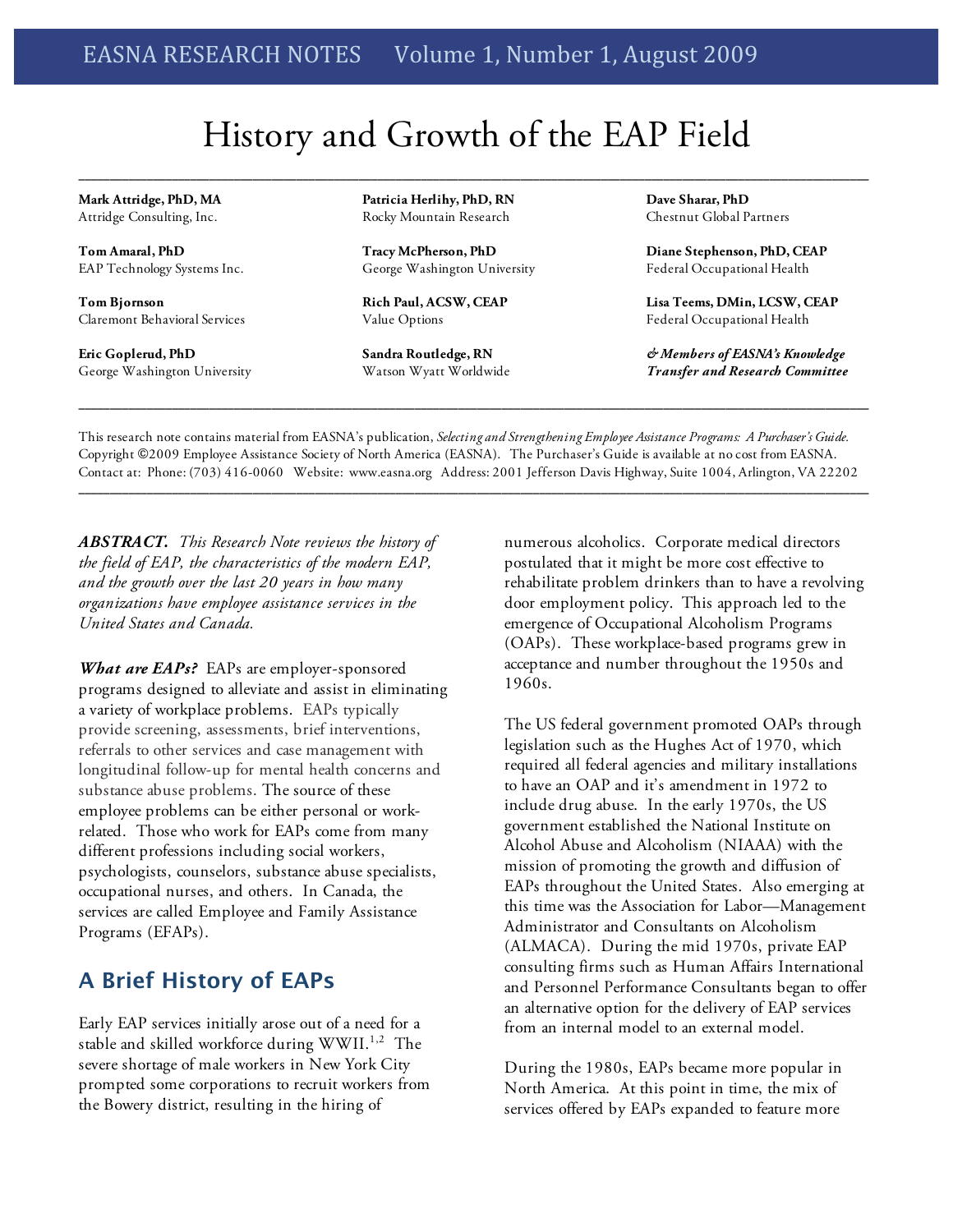comprehensive elements. The drug-free workplace legislation was passed in 1988 in the US. This event spurred further growth of EAPs as they offered expertise and guidance to employers regarding the management of employees with substance abuse problems. In 1985, it was reported that approximately 68% of EAPs were provided through internal programs. By 1988, this number of internal EAPs had decreased to  $58\%$ .<sup>4</sup> Data from 1994, estimates the number of internal EAP programs in the US to be less than  $20\%$ .<sup>5</sup> Unfortunately, there is no more recent empirical data that has addressed the question of the prevalence of different models of EAPs. Another trend that began in the late 1980s was the expansion of EAP services to family members.<sup>6,7</sup>

In the 1990s, EAPs became a standard component of employee benefits at the majority of large companies. EAPs responded to this growth by broadening their services to address issues such as work-life balance, elder care, workplace violence, and supporting company-wide changes, such as mergers and downsizing. In the early 1990s managed mental health care also made its entrance into the health care arena, with EAP being a source of referral into these counselor networks.

The EAP field has been nurtured over the years by the support of its two major professional organizations, the *Employee Assistance Professionals Association* (EAPA; which evolved from ALMACA) and the *Employee Assistance Society of North America* (EASNA; which has a strong Canadian influence). Today, the number of members in these two associations exceeds 5,000 people and is growing worldwide.

## **The Modern EAP**

Many types of EAPs are available today and there are some differences on the definition of what is an EAP. Regardless of the specific definition, what ultimately distinguishes the EAP profession from other forms of mental health counseling, coaching, and occupational health services, is that it emphasizes *employee work performance* as a central theme guiding all program practices and services to the organization.

Arguably, the most essential function of a successful EAP is its ability to provide confidential support

services, on demand when it is needed, free of charge to the user. EAP services are voluntary and most employees who use EAP services do so through selfreferrals. However, some of the employee users of EAP services are referrals from others in the organization, such as their supervisor, union stewards, human resources staff, safety officers, medical personnel, disability case managers, and other areas. Depending on how the program is designed, use of the EAP by spouses and by other family members of employees is encouraged. EAPs typically report that about 1 in 10 users of the service are non-employees.

The primary activities performed by EAP professionals include meeting privately with employees or their family members to identify and/or resolve workplace, mental health, physical health, marital, family, substance abuse or alcohol problems, or emotional issues that affect a worker's job performance. These kinds of individual cases typically comprise the majority of all activity for most EAPs. This is accomplished through a combination of different service delivery channels, including office visits, phone and web-based technologies.

Most EAPs also offer consultative and educational services around legal and financial issues that affect employees. 8 Other EAP services support individual leaders and supervisors with their management and work team problems – these are called "management consultations" – as well as more strategic consulting around organizational change and workforce development issues.<sup>9</sup> EAPs also offer preventative and immediate response services for crisis and workplace critical incidents. 10 For some EAPs, this kind of organizational level activity makes up the majority of the total mix of EAP services compared to individual employee cases contact. Certainly, most EAPs function in ways that are highly dependent on the culture of the company that they serve and the customer expectations for their EAP.

## **The Growth in EAP**

EAPs have been widely adopted across North America. In 2002, well over 100 million American workers were estimated to have access to an EAP.<sup>11</sup> Much of the growth in offering EAPs happened in the late 1990s and early 2000s. 12 In 1985, about 31 percent

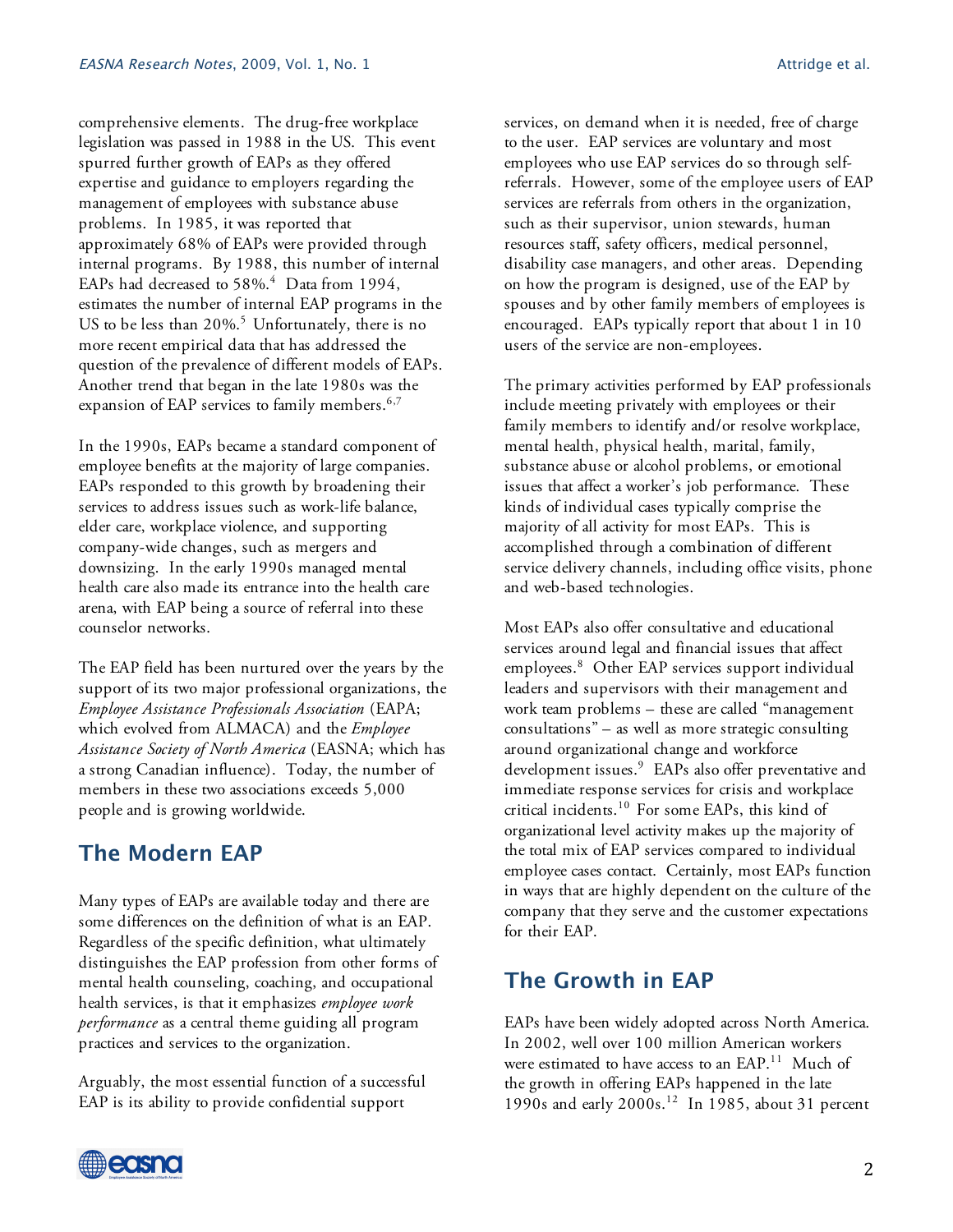of companies in the US had an EAP and in 1995 this had risen slightly to 33 percent. 13 But by 2002- 2003, a majority of full-time workers (60%) were employed in settings with an EAP. 14 In 2004, *SHRM* reported that 70 percent of employers had an EAP.<sup>15</sup> According to a national survey by *Employee Benefit News*, about 75 percent of all businesses in 2007 had an EAP.16 The 2008 *SHRM* survey also found that 75 percent of businesses offered an EAP.<sup>17</sup> Thus, in the last twenty years the number of companies with EAPs has more than doubled (see Figure 1).

# **Figure 1**



However, having an EAP varied substantially based on company size (see Figure 2), ranging from 52% for small employers (1-99 staff), 76% for medium employers (100-499 staff), and 89% for large employers (500+ staff). 17

# **Figure 2**



The figures on market penetration in Canada are

similar to those in the US. In the province of Ontario during the period of 1989 to 2003, the number of organizations with an EAP doubled – going from 28 percent to 67 percent. 18 As the US, EAPs in Canada are more commonly provided in government and unionized environments and in medium to larger size private sector organizations. 19

# **Conclusion**

The history of the field of EAP began more than 60 years ago. It featured internal programs – called Occupational Alcoholism Programs – that had a focus on managing workers workers with alcohol problems. The alcohol related laws that were passed in the 1970s further increased the role of EAPs in the workplaces of government organizations. As more companies became aware of the success of EAPs, the industry began to grow with providers offering EAP services to many different organizations. The characteristics of the modern EAP include a "broad brush" approach where treatment is provided for a wide range of personal problems, such as alcohol or drug abuse, depression, financial problems, family problems or work problems.

As the external model became more popular, the number of companies with an EAP has more than doubled over the last 25 years. Today more than 75% of all organizations in the US have EAP services, although it is much more common for large size companies than for smaller companies.

#### **References**

[1] Davidson, B. N., & Herlihy, P. A. (1999). The EAP and work-family connection. In J. Oher (Ed.), *The employee assistance handbook* (pp. 405-419). New York: Wiley & Sons.

[2] Herlihy, P. A., & Attridge, M. (2005). Research on the integration of employee assistance, work-life and wellness services: Past, present and future. In M. Attridge, P. Herlihy, & P. Maiden (Eds.), *The integration of employee assistance, work/life and wellness services (pp. 67-93).* Binghamton, NY: Haworth Press.

[3] Trice, H., & Schonbrunn, M. (1981). A history of jobbased alcoholism programs 1900-1955. *Journal of Drug Issues, 11*(1), 171-198.